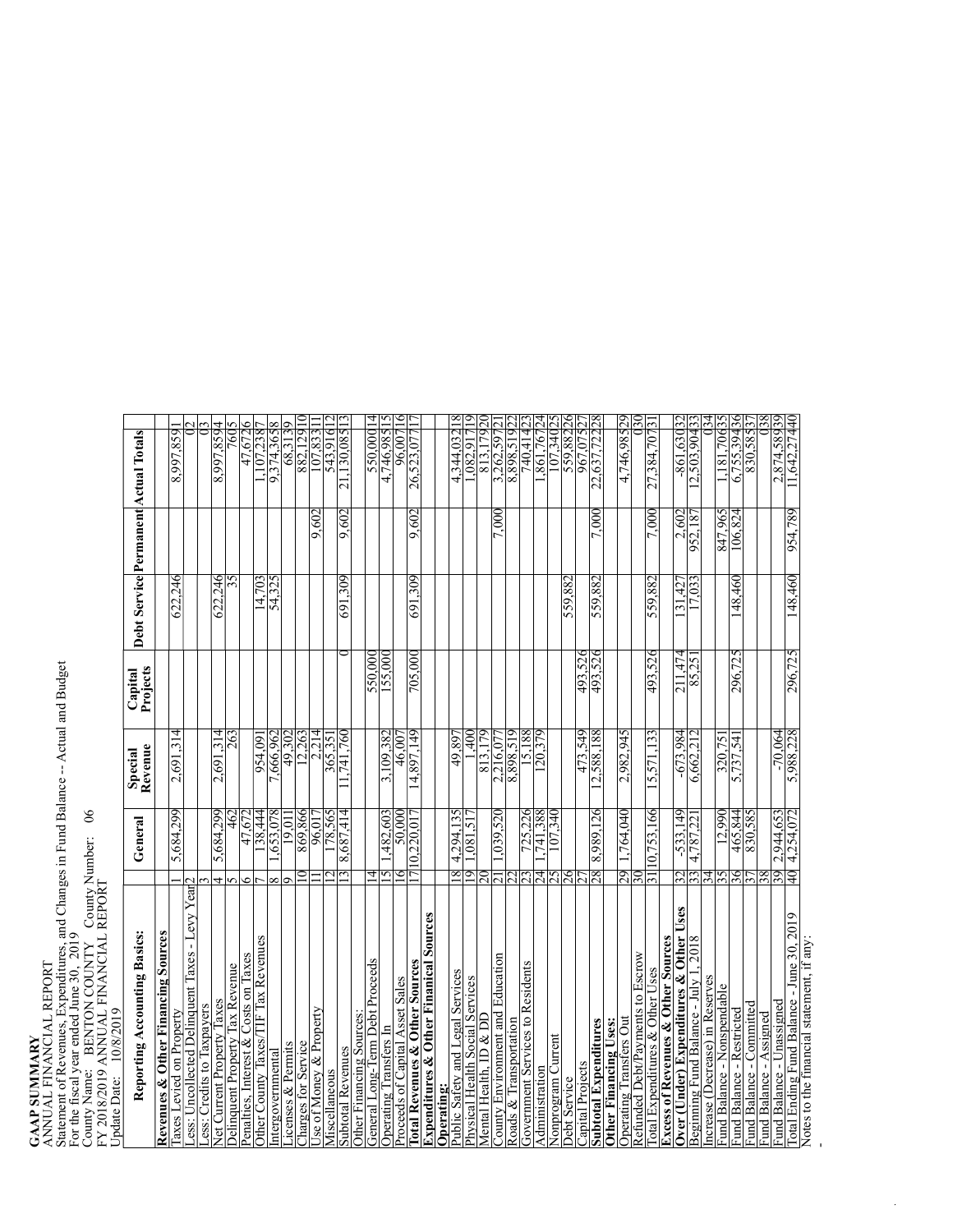**REVENUES DETAIL**<br>County Name: BENTON COUNTY County Number: 06<br>FY-2018/2019 ANNUAL FINANCIAL REPORT<br>Update Date: 10/8/2019 County Name: BENTON COUNTY County Number: 06<br>FY 2018/2019 ANNUAL FINANCIAL REPORT FY 2018/2019 ANNUAL FINANCIAL REPORT<br>Update Date: 10/8/2019

| Update Date: 10/8/2019                                   |                                         |                   |                                                |                                                |                                                               |                                                                          |                                                                             |                                                                     |                                                        |                         |                     |                               |                                   |  |
|----------------------------------------------------------|-----------------------------------------|-------------------|------------------------------------------------|------------------------------------------------|---------------------------------------------------------------|--------------------------------------------------------------------------|-----------------------------------------------------------------------------|---------------------------------------------------------------------|--------------------------------------------------------|-------------------------|---------------------|-------------------------------|-----------------------------------|--|
| Reporting Accounting Basis:                              | FUND General<br><b>GENERAL</b><br>Basic |                   | FUND General<br>Supplemental<br><b>GENERAL</b> | FUND General<br><b>GENERAL</b><br><b>Other</b> | <b>FUNDS County</b><br>MHDS Fund<br>REVENUE<br><b>SPECIAL</b> | FUNDS Rural<br><b>Services Basic</b><br><b>REVENUE</b><br><b>SPECIAL</b> | <b>FUNDS Rural</b><br>Supplemental<br>REVENUE<br><b>SPECIAL</b><br>Services | <b>Secondary Roads</b><br><b>SPECIAL</b><br>REVENUE<br><b>FUNDS</b> | <b>FUNDS Other</b><br><b>REVENUE</b><br><b>SPECIAL</b> | All Capital<br>Projects | All Debt<br>Service | <b>All Permanent</b><br>Funds | <b>Totals Actual</b><br>2018/2019 |  |
| laxes levied on Property                                 |                                         | 4,636,84          | ,047,452                                       |                                                |                                                               | 2,520,160                                                                |                                                                             |                                                                     |                                                        |                         | 622,24              |                               | 8,997,859                         |  |
| .ess: Uncoll: Del. Taxes Levy Year                       |                                         |                   |                                                |                                                |                                                               |                                                                          |                                                                             |                                                                     |                                                        |                         |                     |                               |                                   |  |
| .ess: Credits to Taxpayers                               |                                         |                   |                                                |                                                |                                                               |                                                                          |                                                                             |                                                                     |                                                        |                         |                     |                               |                                   |  |
| 000 Net Current Property Taxes                           |                                         | 4,636,84          | ,047,452                                       |                                                | Š                                                             | 2,520,160                                                                |                                                                             |                                                                     |                                                        |                         | 246<br>622.         |                               | 8,997,859                         |  |
| 010 Delinq. Property Tax Revenue                         |                                         | 361               | Ξ                                              |                                                |                                                               | 254                                                                      |                                                                             |                                                                     |                                                        |                         |                     |                               | 760                               |  |
| IXX Penalties, Int, & Costs on Taxes                     |                                         | 47.67             |                                                |                                                |                                                               |                                                                          |                                                                             |                                                                     |                                                        |                         |                     |                               | .67.                              |  |
| Other County Taxes:                                      |                                         |                   |                                                |                                                |                                                               |                                                                          |                                                                             |                                                                     |                                                        |                         |                     |                               |                                   |  |
| 2XX Other County Taxes                                   |                                         | 5,631             | $-164$                                         |                                                | $\overline{9}$                                                | 2.873                                                                    |                                                                             |                                                                     |                                                        |                         | 673                 |                               | 10,532                            |  |
| 3XX Voter Approved Local Option Taxes                    |                                         |                   |                                                |                                                |                                                               |                                                                          |                                                                             |                                                                     | 873,85                                                 |                         |                     |                               | 873.855                           |  |
| <b>4XX Gambling Taxes</b>                                |                                         |                   |                                                |                                                |                                                               |                                                                          |                                                                             |                                                                     |                                                        |                         |                     |                               |                                   |  |
| 5XX TIF Tax Revenues                                     | c                                       |                   |                                                |                                                |                                                               |                                                                          |                                                                             |                                                                     |                                                        |                         |                     |                               | Ξ                                 |  |
| 6XX Utility Tax Replacement Excise Taxes                 |                                         | 107,390           | 24.259                                         |                                                | 3.964                                                         | 73.208                                                                   |                                                                             |                                                                     |                                                        |                         | 14,030              |                               | 222.85                            |  |
| 7XX Taxes Collected for Other Governments                | ÎЩ                                      |                   |                                                |                                                |                                                               |                                                                          |                                                                             |                                                                     |                                                        |                         |                     |                               |                                   |  |
| ubtota                                                   |                                         | 113.02            | 25,423                                         |                                                | 4,15                                                          | 76.08                                                                    |                                                                             |                                                                     | 873,855                                                |                         | 14,703              |                               | .107.238                          |  |
| ntergovernmental Revenue:                                |                                         |                   |                                                |                                                |                                                               |                                                                          |                                                                             |                                                                     |                                                        |                         |                     |                               |                                   |  |
| 20XX State Shared Revenues                               | m                                       |                   |                                                |                                                |                                                               |                                                                          |                                                                             | 4,780,508                                                           |                                                        |                         |                     |                               | 4,780,508                         |  |
| 21XX State Replacements Against Levied<br>axes           | $\overline{4}$                          | 353,600           | 79,878                                         |                                                | 13,053                                                        | 155,418                                                                  |                                                                             |                                                                     |                                                        |                         | 47,793              |                               | 649,74214                         |  |
| 2XX Other State Tax Replacements                         |                                         | 49,440            | 11.168                                         |                                                | S.                                                            | 8,78.                                                                    |                                                                             |                                                                     |                                                        |                         | 6.49                |                               |                                   |  |
| 3XX, 24XX State\Federal Pass-Thru                        | $\geq$                                  | 119,509           |                                                |                                                |                                                               |                                                                          |                                                                             | 239,525                                                             | 1,400                                                  |                         |                     |                               | 360,43416                         |  |
| tevenues                                                 |                                         |                   |                                                |                                                |                                                               |                                                                          |                                                                             |                                                                     |                                                        |                         |                     |                               |                                   |  |
| :5XX Contributions from Other                            |                                         |                   |                                                |                                                |                                                               |                                                                          |                                                                             |                                                                     |                                                        |                         |                     |                               |                                   |  |
| ntergovernmental Units                                   |                                         | 822,409           |                                                |                                                | 166,41                                                        |                                                                          |                                                                             |                                                                     |                                                        |                         |                     |                               | 988.89                            |  |
| 6XX, 27XX State Grants and Entitlements                  | œ                                       | 216,698           |                                                |                                                |                                                               |                                                                          |                                                                             | 687,790                                                             | .611.90                                                |                         |                     |                               | $\infty$<br>2,516,393             |  |
| 28XX Federal Grants and Entitlements                     | $\circ$                                 |                   |                                                |                                                |                                                               |                                                                          |                                                                             |                                                                     |                                                        |                         |                     |                               |                                   |  |
| 9XX Payments in Lieu of Taxes                            |                                         | $\approx$         | 3                                              |                                                |                                                               | 25                                                                       |                                                                             |                                                                     |                                                        |                         | ₹                   |                               | 684                               |  |
| iubtotal (lines 13 - 20)                                 |                                         | ,561,963          | 91.115                                         |                                                | 181.30                                                        | 164.458                                                                  |                                                                             | 5,707.89                                                            | ,613.30 <sup>2</sup>                                   |                         | 54.32               |                               | 9,374,365                         |  |
| XXX Licenses & Permits                                   |                                         | 19.01             |                                                |                                                |                                                               |                                                                          |                                                                             | 49,302                                                              |                                                        |                         |                     |                               | 68,313                            |  |
| XXX, 5XXX Charges for Service                            |                                         | 869,760<br>96,017 | $\frac{8}{3}$                                  |                                                |                                                               | 7,500                                                                    |                                                                             |                                                                     | 4,763                                                  |                         |                     |                               | 882,129                           |  |
| XXX Use of Money & Property<br><b>SXXX</b> Miscellaneous | 4<br>Ň,                                 | 176,563           | 2,002                                          |                                                | Ñ                                                             |                                                                          |                                                                             | 328,53                                                              | 36,698<br>2.21                                         |                         |                     | 9,602                         | 543,916<br>107,833                |  |
| otal Revenues                                            | ă                                       | .521,21           | .166,199                                       |                                                | 356,740                                                       | 768,45                                                                   |                                                                             | 6,085,73                                                            | 530.83                                                 |                         | 691,309             | 9,602                         | 26<br>,130,085<br>ಸ               |  |
| Other Financing Sources:                                 |                                         |                   |                                                |                                                |                                                               |                                                                          |                                                                             |                                                                     |                                                        |                         |                     |                               |                                   |  |
| <b>Operating Transfers In</b>                            |                                         |                   |                                                |                                                |                                                               |                                                                          |                                                                             |                                                                     |                                                        |                         |                     |                               |                                   |  |
| 9000 From General Basic                                  |                                         |                   | ,400,000                                       |                                                |                                                               |                                                                          |                                                                             | 2,001,79                                                            |                                                        | 155,00                  |                     |                               | 3,556,796                         |  |
| 9020 From Rural Services Basic                           | é,                                      |                   |                                                |                                                |                                                               |                                                                          |                                                                             | 597,58                                                              |                                                        |                         |                     |                               | 597,586                           |  |
| 90xx From Other Budgetary Funds                          | 29                                      | 82,603            |                                                |                                                |                                                               | 255,000                                                                  |                                                                             | 255,000                                                             |                                                        |                         |                     |                               | 29<br>592,603                     |  |
| Subtotal (lines 27-29)                                   | š                                       | 82,603            | ,400,000                                       |                                                |                                                               | 255,00                                                                   |                                                                             | 2,854,38                                                            |                                                        | 155,000                 |                     |                               | 4.746.985                         |  |
| IXX Proceeds\Gen Long-Term Debt                          |                                         |                   |                                                |                                                |                                                               |                                                                          |                                                                             |                                                                     |                                                        | 550.00                  |                     |                               | 550,000                           |  |
| 2XX Proceeds\Gen Capital Asset Sales                     |                                         | 50,000            |                                                |                                                |                                                               |                                                                          |                                                                             | 46,007                                                              |                                                        |                         |                     |                               | 96,007                            |  |
| otal Revenues and Other Sources                          |                                         | 7,653,81          | 2,566,199                                      |                                                | 356,74                                                        | 3,023,45                                                                 |                                                                             | 8,986,12                                                            | 2,530,83                                               | 705,000                 | 691.309             | 9,60                          | 26,523,07                         |  |
| Beginning Fund Balance - July 1, 2018                    | 34                                      | 4,291,242         | 492,894                                        | 3,085                                          | 2,222,51                                                      | 311.47                                                                   |                                                                             | 3,093,85                                                            | 1,034,36                                               | 85,25                   | 17.03               | 952,18                        | 12,503,90434                      |  |
| <b>Total Resources</b>                                   | 35                                      | 11,945,060        | 3,059,093                                      | 3,085                                          | 2,579,255                                                     | 3,334,926                                                                |                                                                             | 12,079,978                                                          | 3,565,202                                              | 790,251                 | 708,342             | 961,789                       | 39,026,98135                      |  |
|                                                          |                                         |                   |                                                |                                                |                                                               |                                                                          |                                                                             |                                                                     |                                                        |                         |                     |                               |                                   |  |

**Total Resources** 35 11,945,060 3,059,093 3,085 2,579,255 3,334,926 0 12,079,978 3,565,202 790,251 708,342 961,789 39,026,98135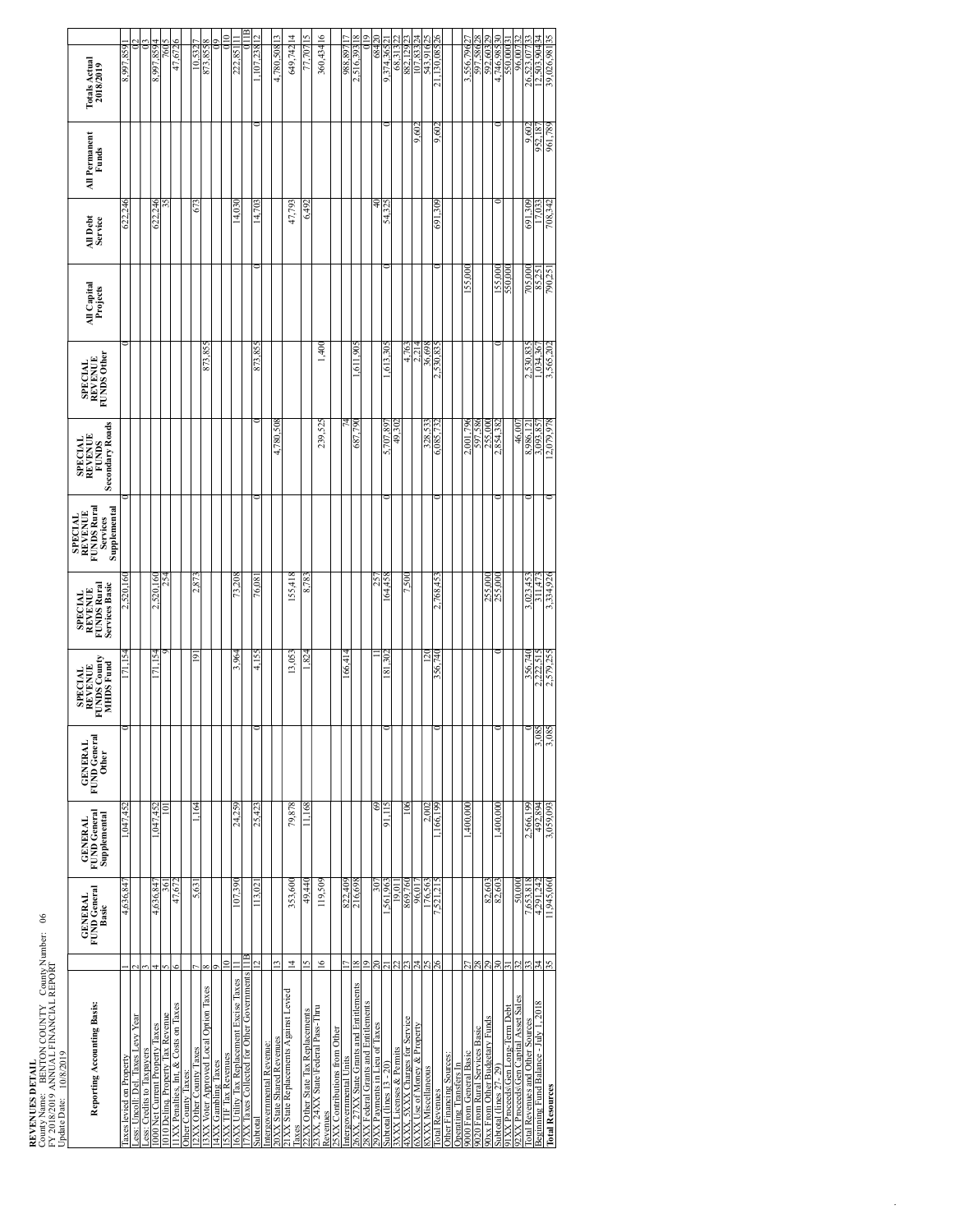**SERVICE AREA 1**<br>COBLIC SAFE 1<br>COBLIC SAFE BRITON COUNTY Compy Number: 06<br>FY 2018/2019 ANNUAL FINANCIAL REPORT<br>FY 2018/2019 ANNUAL FINANCIAL REPORT PUBLIC SAFETY AND LEGAL SERVICES County Name: BENTON COUNTY County Number: 06<br>FY 2018/2019 ANNUAL FINANCIAL REPORT

| FY 2018/2019 ANNUAL FINANCIAL REPORT<br>Update Date:     10/8/2019 |                                      |                                             |                                             |                                           |                                               |                                                      |                                          |                                          |                |                                      |
|--------------------------------------------------------------------|--------------------------------------|---------------------------------------------|---------------------------------------------|-------------------------------------------|-----------------------------------------------|------------------------------------------------------|------------------------------------------|------------------------------------------|----------------|--------------------------------------|
| Reporting Accounting Basis:<br>GAAP                                | <b>GENERAL FUND</b><br>General Basic | <b>GENERAL FUND</b><br>General Supplemental | <b>GENERAL FUND</b><br><b>General Other</b> | SPECIAL REVENUE<br>FUNDS County MHDS Fund | SPECIAL REVENUE<br>FUNDS Rural Services Basic | SPECIAL REVENUE FUNDS<br>Rural Services Supplemental | SPECIAL REVENUE<br>FUNDS Secondary Roads | REVENUE FUNDS<br><b>SPECIAL</b><br>Other | Permanent<br>₹ | 2018/2019<br><b>FOTALS</b><br>Actual |
| Law Enforcement Program                                            |                                      |                                             |                                             |                                           |                                               |                                                      |                                          |                                          |                |                                      |
| 000 - Uniformed Patrol Services                                    | 767,285                              | 262,281                                     |                                             |                                           |                                               |                                                      |                                          | 5,528                                    |                | ,035,094                             |
| 1010 - Investigations                                              | 97,097                               | 34,400                                      |                                             |                                           |                                               |                                                      |                                          |                                          |                | 131,497                              |
| 020 - Unified Law Enforcement                                      |                                      |                                             |                                             |                                           |                                               |                                                      |                                          |                                          |                |                                      |
| 030 - Contract Law Enforcement                                     |                                      |                                             |                                             |                                           |                                               |                                                      |                                          |                                          |                |                                      |
| 040 - Law Enforcement<br><b>Communications</b>                     | 445,441                              | 177,419                                     |                                             |                                           |                                               |                                                      |                                          |                                          |                | 622,8605                             |
| 050 - Adult Correctional Services                                  | 878,604                              |                                             |                                             |                                           |                                               |                                                      |                                          |                                          |                | \$40,086                             |
| 060 - Administration                                               | 342.33                               | 207,441<br>106,326<br>787,867               |                                             |                                           |                                               |                                                      |                                          |                                          |                | 448.663                              |
| iubtota                                                            | 2,530,764                            |                                             |                                             |                                           |                                               |                                                      |                                          | 5,528                                    |                | .324.159                             |
| egal Services Program                                              |                                      |                                             |                                             |                                           |                                               |                                                      |                                          |                                          |                |                                      |
| 100 - Criminal Prosecution                                         | 463,566<br>55,467                    | 187,601                                     |                                             |                                           |                                               |                                                      |                                          | 21,886                                   |                | 673,0539                             |
| 110 - Medical Examiner                                             |                                      |                                             |                                             |                                           |                                               |                                                      |                                          |                                          |                | 55.467                               |
| 20 - Child Support Recovery                                        |                                      |                                             |                                             |                                           |                                               |                                                      |                                          |                                          |                |                                      |
| ubtotal                                                            | 519,033                              | 187,601                                     |                                             |                                           |                                               |                                                      |                                          | 21,886                                   |                | 728,520                              |
| mergency Services Program                                          |                                      |                                             |                                             |                                           |                                               |                                                      |                                          |                                          |                |                                      |
| 200 - Ambulance Services<br>210 - Emergency Management             |                                      |                                             |                                             |                                           |                                               |                                                      |                                          |                                          |                |                                      |
|                                                                    |                                      | 49,313                                      |                                             |                                           |                                               |                                                      |                                          |                                          |                | 49,313                               |
| 220 - Fire Protection & Rescue                                     |                                      |                                             |                                             |                                           |                                               |                                                      |                                          | 22,483                                   |                | 22,483                               |
| rvcs                                                               |                                      |                                             |                                             |                                           |                                               |                                                      |                                          |                                          |                |                                      |
| 230 - E911 Service Board                                           |                                      |                                             |                                             |                                           |                                               |                                                      |                                          |                                          |                |                                      |
| ubtotal                                                            |                                      | 49,31                                       |                                             |                                           |                                               |                                                      |                                          | 22.483                                   |                | 796                                  |
| Assistance to Distrct Court<br>System Program                      |                                      |                                             |                                             |                                           |                                               |                                                      |                                          |                                          |                |                                      |
| 400 - Physical Operations                                          |                                      | 988.1                                       |                                             |                                           |                                               |                                                      |                                          |                                          |                | 1,886                                |
| 410 - Research & Other Assistance                                  |                                      | 6,060                                       |                                             |                                           |                                               |                                                      |                                          |                                          |                | 6.060                                |
| 420 - Bailiff Services                                             |                                      | 176,525                                     |                                             |                                           |                                               |                                                      |                                          |                                          |                | 76,525                               |
| ubtotal                                                            |                                      | 184,471                                     |                                             |                                           |                                               |                                                      |                                          |                                          |                | 184,471                              |
| <b>Court Proceedings Program</b>                                   |                                      |                                             |                                             |                                           |                                               |                                                      |                                          |                                          |                |                                      |
| 500 - Juries & Witnesses                                           |                                      | 10,803                                      |                                             |                                           |                                               |                                                      |                                          |                                          |                | Ñ<br>10,803                          |
| 510 - (Reserved)                                                   |                                      |                                             |                                             |                                           |                                               |                                                      |                                          |                                          |                |                                      |
| 520 - Detention Services                                           |                                      | 2,881                                       |                                             |                                           |                                               |                                                      |                                          |                                          |                | 2.881                                |
| 530 - Court Costs                                                  |                                      |                                             |                                             |                                           |                                               |                                                      |                                          |                                          |                |                                      |
| 540 - Service of Civil Papers                                      |                                      | ಸ                                           |                                             |                                           |                                               |                                                      |                                          |                                          |                | 74                                   |
| subtotal                                                           |                                      | 15,858                                      |                                             |                                           |                                               |                                                      |                                          |                                          |                | 15,858                               |
| uvenile Justice Administration<br>rogram                           |                                      |                                             |                                             |                                           |                                               |                                                      |                                          |                                          |                |                                      |
| 600 - Juvenile Victim Restitution                                  |                                      |                                             |                                             |                                           |                                               |                                                      |                                          |                                          |                |                                      |
| 610 - Juvenile Representation<br>services                          | 29                                   | 8,627                                       |                                             |                                           |                                               |                                                      |                                          |                                          |                | 429<br>8,627                         |
| & Court-Costs for Juveniles<br>& Court Costs for Juveniles         | $\overline{\mathrm{s}}$              | 10,601                                      |                                             |                                           |                                               |                                                      |                                          |                                          |                | $\frac{8}{3}$<br>10,601              |
| ubtotal                                                            |                                      | 19,228                                      |                                             |                                           |                                               |                                                      |                                          |                                          |                | 19,228 3                             |
| Total - Public Safety & Legal<br>Services                          | 3,049,797<br>32                      | 1,244,338                                   |                                             |                                           | O                                             |                                                      |                                          | 49,897                                   | $\circ$        | 4,344,03232                          |
|                                                                    |                                      |                                             |                                             |                                           |                                               |                                                      |                                          |                                          |                |                                      |

ا المواجهة المستخدمة المواجهة المواجهة المواجهة والمستخدمة المواجهة المواجهة المواجهة المواجهة المواجهة المواجهة<br>Services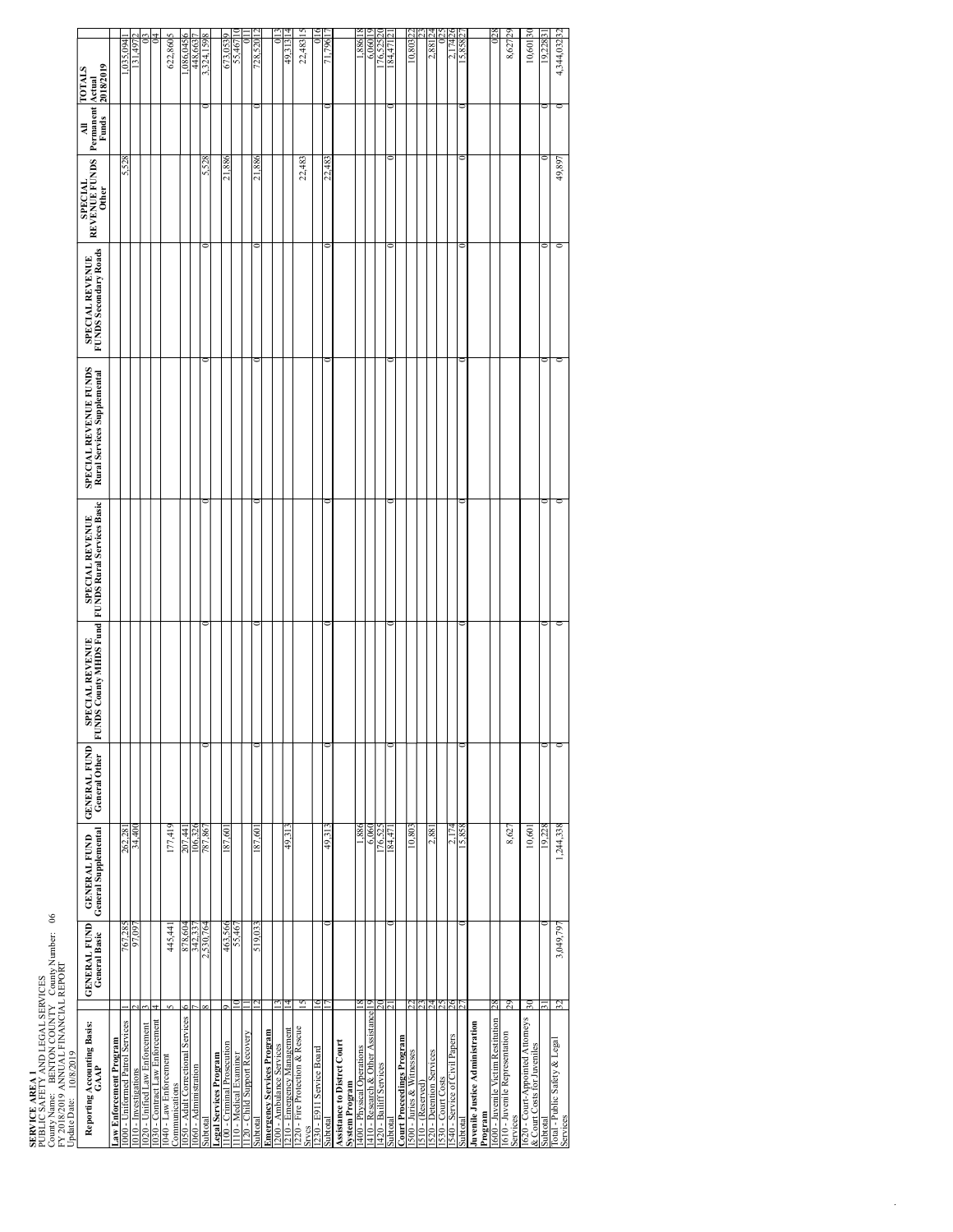### **SE RVIC E A R E A <sup>3</sup>** E31 YSICAL<br>unty Nan<br>aci HEALTH<br>e: BEN<br>. AND SO<br>ON COL CIAL SE<br>NTY<br>C RVIC<br>Jounty ≌ ∑ County Name: BENTON COUNTY<br>FY 2018/2019 ANNUAL FINANCIA<br>COUNTY County Number: 06 RT

| 2018/2019<br><b>TOTALS</b><br>Actual<br>Permanent<br>Funds<br>$\overline{A}$                             |                 | 35,333                                                          | 52,9962                                                                   | 130,9563                                      | $\overline{5}$     | $\frac{5}{6}$                                              | 219,2856<br>0 |                         | 78,8797                                                    | 17,3338              | $\overline{6}$                                    | 96,21210<br>$\circ$ |                             | 77.14211 | 17,988 12                                                                                                                      | 95,13013<br>0 |                     | 19,58914                                                        | $\frac{15}{1}$ | $\frac{16}{1}$                                                        | 19,58917<br>0 |                                                                      | 648,969 18 | $\frac{610}{2}$                                  | $\frac{5}{2}$                                              | 648,96921<br>0 |                                                 | $\frac{22}{2}$         | 3,73223                                                     | 3.73224<br>c   | $0 1,082,917$ <sub>25</sub>  |
|----------------------------------------------------------------------------------------------------------|-----------------|-----------------------------------------------------------------|---------------------------------------------------------------------------|-----------------------------------------------|--------------------|------------------------------------------------------------|---------------|-------------------------|------------------------------------------------------------|----------------------|---------------------------------------------------|---------------------|-----------------------------|----------|--------------------------------------------------------------------------------------------------------------------------------|---------------|---------------------|-----------------------------------------------------------------|----------------|-----------------------------------------------------------------------|---------------|----------------------------------------------------------------------|------------|--------------------------------------------------|------------------------------------------------------------|----------------|-------------------------------------------------|------------------------|-------------------------------------------------------------|----------------|------------------------------|
| $\begin{tabular}{ c c } \hline SPECAL & \cr REVENUE & \cr FUNDSOther \\ \hline \end{tabular}$            |                 |                                                                 |                                                                           |                                               |                    |                                                            | 0             |                         |                                                            | 1,400                |                                                   | $\overline{90}$     |                             |          |                                                                                                                                | 0             |                     |                                                                 |                |                                                                       | ⊂             |                                                                      |            |                                                  |                                                            | 0              |                                                 |                        |                                                             |                |                              |
| <b>REVENUE<br/>FUNDS Secondary</b><br><b>SPECIAL</b><br>Roads                                            |                 |                                                                 |                                                                           |                                               |                    |                                                            | 0             |                         |                                                            |                      |                                                   | $\circ$             |                             |          |                                                                                                                                | 0             |                     |                                                                 |                |                                                                       | 0             |                                                                      |            |                                                  |                                                            | 0              |                                                 |                        |                                                             | ⊂              |                              |
| <b>SPECIAL REVENUE</b><br>FUNDS Rural Services<br>Supplemental                                           |                 |                                                                 |                                                                           |                                               |                    |                                                            | 0             |                         |                                                            |                      |                                                   | 0                   |                             |          |                                                                                                                                | 0             |                     |                                                                 |                |                                                                       | 0             |                                                                      |            |                                                  |                                                            | 0              |                                                 |                        |                                                             | ⊂              |                              |
| <b>REVENUE FUNDS</b><br>Rural Services Basic<br><b>SPECIAL</b>                                           |                 |                                                                 |                                                                           |                                               |                    |                                                            | 0             |                         |                                                            |                      |                                                   | 0                   |                             |          |                                                                                                                                | 0             |                     |                                                                 |                |                                                                       | 0             |                                                                      |            |                                                  |                                                            | 0              |                                                 |                        |                                                             | ⊂              |                              |
| <b>EVENUE FUNDS<br/>County MHDS</b><br><b>SPECIAL</b><br>Fund<br>≃                                       |                 |                                                                 |                                                                           |                                               |                    |                                                            | ⊂             |                         |                                                            |                      |                                                   | 0                   |                             |          |                                                                                                                                | ⊂             |                     |                                                                 |                |                                                                       | 0             |                                                                      |            |                                                  |                                                            | 0              |                                                 |                        |                                                             |                |                              |
| <b>GENERAL</b><br>General<br><b>FUND</b><br><b>Other</b>                                                 |                 |                                                                 |                                                                           |                                               |                    |                                                            | 0             |                         |                                                            |                      |                                                   | $\circ$             |                             |          |                                                                                                                                | $\circ$       |                     |                                                                 |                |                                                                       | 0             |                                                                      |            |                                                  |                                                            | 0              |                                                 |                        |                                                             | 0              |                              |
| <b>FUND</b> General<br>Supplemental<br><b>GENERAL</b>                                                    |                 |                                                                 |                                                                           | 28,175                                        |                    |                                                            | 28,175        |                         | 5,135                                                      |                      |                                                   | 5,135               |                             | 26,968   |                                                                                                                                | 26,968        |                     | 19,589                                                          |                |                                                                       | 19,589        |                                                                      | 85,766     |                                                  |                                                            | 85,766         |                                                 |                        | 3,732                                                       | 3.732          |                              |
| General<br><b>GENERA</b><br><b>FUND</b><br>Basic                                                         |                 | 35,333                                                          | 52,996                                                                    | 102,781                                       |                    |                                                            | 191.110       |                         | 73,744                                                     | 15,933               |                                                   | 89,677              |                             | 50,174   | 17,988                                                                                                                         | 68,162        |                     |                                                                 |                |                                                                       | 0             |                                                                      | 563,203    |                                                  |                                                            | 563,203        |                                                 |                        |                                                             | c              |                              |
| FY 2018/2019 ANNUAL FINANCIAL REPORT<br>Update Date:    10/8/2019<br>Reporting Accounting<br>Basis: GAAP | Physical Health | Services Program<br>3000 - Personal &<br>Family Health Services | $\sim$<br>3010 - Communicable<br>Disease Prevention &<br>Control Services | $\tilde{3}$<br>3020 - Environmental<br>Health | 4<br>3040 - Health | $\sim$<br>Administration<br>3050 - Support of<br>Hospitals | ۰<br>Subtota  | <b>Services to Poor</b> | Program<br>3100 - Administration<br>3110 - General Welfare | $\infty$<br>Services | $\circ$<br>3120 - Care in County<br>Care Facility | 10<br>lepoppR       | <b>Services to Military</b> |          | 12<br>$\frac{\text{Vectors of the function}}{3200 - \text{Administration}}$<br>$3210 - \text{General Services}$<br>to Veterans | Subtotal      | Children's & Family | 4<br>Services Program<br>3300 - Youth Guidance<br>3310 - Family | 15             | 16<br>Protective Services<br>3320 - Services for<br>Disabled Children | Subtotal      | <b>Adults Program</b><br>3400 - Services to the<br>Services to Other | 18         | 19<br>Elderly<br>3410 - Other Social<br>Services | 20<br>3420 - Social Services<br><b>Business Operations</b> | ಸ<br>Subtotal  | DEPENDENCY<br><b>CHEMICAL</b><br><b>PROGRAM</b> | 22<br>3500 - Treatment | 23<br>510 - Preventive<br>Services<br>3510 - Pr<br>Services | 74<br>iubtotal | <b>Total-Physical Health</b> |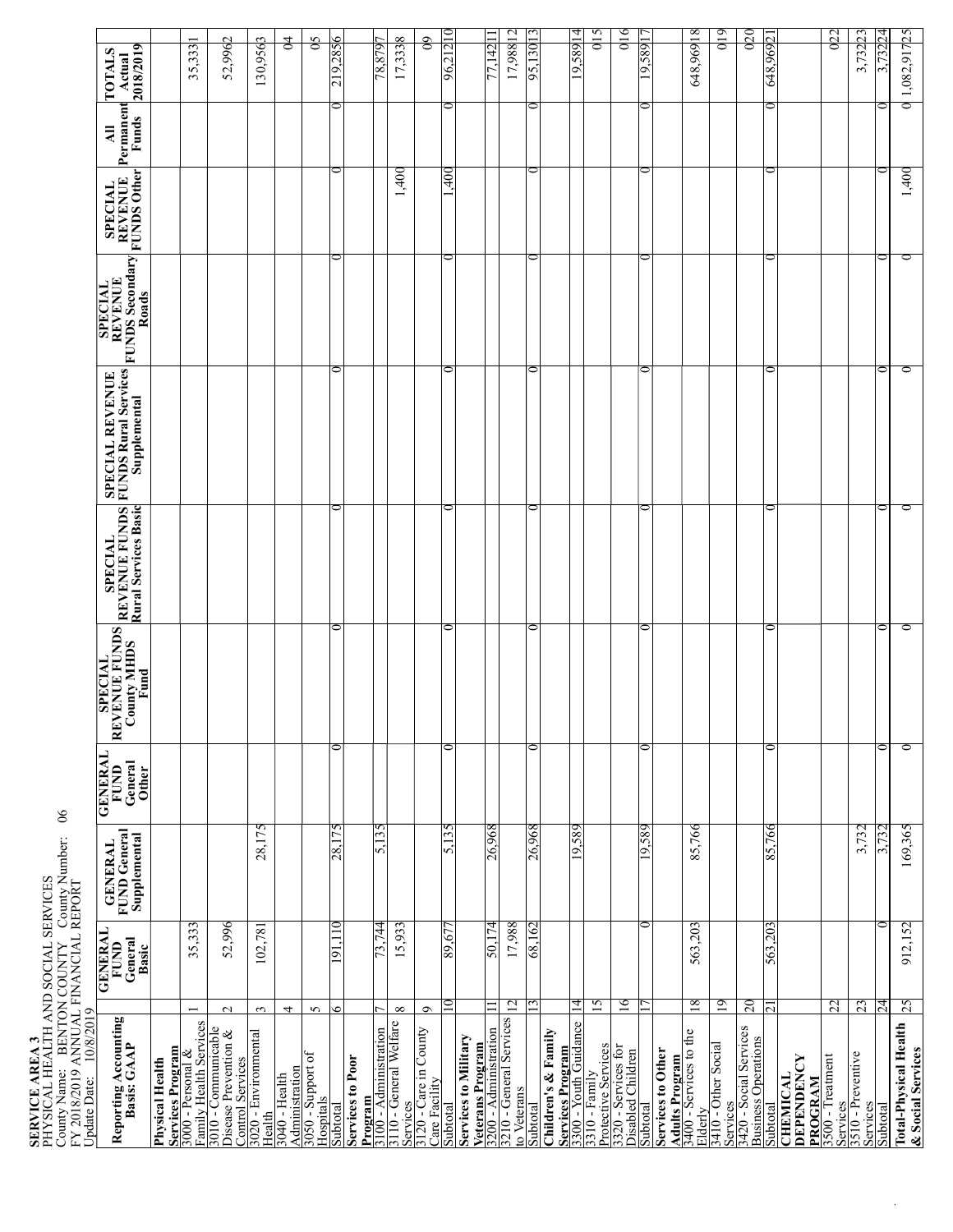**SERVICE AREA 4**<br>MENTAL HEALTH, INTELLECTUAL DISABILITIES & DEVELOPMENTAL DISABILITIES County Name: . BENTON COUNTY . County Number: 06 MENTAL HEALTH, INTELLECTUAL DISABILITIES & DEVELOPMENTAL DISABILITIES<br>County Name: BENTON COUNTY County Number: 06<br>.

| County Name:    BENTON COUNTY    County Number:<br>FY 2018/2019 ANNUAL FINANCIAL REPORT<br>Reporting Accounting<br>Basis: GAAP                                       | <b>GENERAL FUND</b><br>General Basic | <b>GENERAL FUND</b><br>General Supplemental<br>$\frac{6}{3}$ | <b>GENERAL FUND SPECIAL</b><br>General Other Coun | . REVENUE FUNDS<br>ty MHDS Fund | SPECIAL REVENUE FUNDS<br>Rural Services Basic | SPECIAL REVENUE FUNDS<br>Rural Services Supplemental | SPECIAL REVENUE<br>FUNDS Secondary Roads | SPECIAL REVENUE | MI<br>Permanent<br>Funds | <b>TOTALS Actual</b><br>2018/2019 |
|----------------------------------------------------------------------------------------------------------------------------------------------------------------------|--------------------------------------|--------------------------------------------------------------|---------------------------------------------------|---------------------------------|-----------------------------------------------|------------------------------------------------------|------------------------------------------|-----------------|--------------------------|-----------------------------------|
| <b>Services to Persons</b>                                                                                                                                           |                                      |                                                              |                                                   |                                 |                                               |                                                      |                                          |                 |                          |                                   |
| With:<br>40XX - Mental health<br>Problems/                                                                                                                           |                                      |                                                              |                                                   |                                 |                                               |                                                      |                                          |                 |                          |                                   |
|                                                                                                                                                                      |                                      |                                                              |                                                   |                                 |                                               |                                                      |                                          |                 |                          |                                   |
| <b>Mental Illness</b><br>HONX-Information &<br>HONX-Information Seves 2<br>403X-Personal &<br>403X-Verstonal & Day<br>405X-Vocational & Day<br>405X-Vocational & Day |                                      |                                                              |                                                   |                                 |                                               |                                                      |                                          |                 |                          | $\overline{a}$                    |
|                                                                                                                                                                      |                                      |                                                              |                                                   | 88,085<br>1,500                 |                                               |                                                      |                                          |                 |                          | 1,5003<br>88,0852                 |
|                                                                                                                                                                      |                                      |                                                              |                                                   | ⊽<br>$\tilde{ }$                |                                               |                                                      |                                          |                 |                          | Š                                 |
| v                                                                                                                                                                    |                                      |                                                              |                                                   |                                 |                                               |                                                      |                                          |                 |                          | $\frac{5}{2}$                     |
| $\circ$<br>Services<br>406X-Lic/Cert. Living<br>Arrangements                                                                                                         |                                      |                                                              |                                                   |                                 |                                               |                                                      |                                          |                 |                          | $\frac{6}{3}$                     |
| 107X-Inst/Hospital &<br>Commit Srves                                                                                                                                 |                                      |                                                              |                                                   | 2,616                           |                                               |                                                      |                                          |                 |                          | 2,6167                            |
|                                                                                                                                                                      |                                      |                                                              |                                                   |                                 |                                               |                                                      |                                          |                 |                          |                                   |
| Subtotal<br>42XX - Intellectual<br>Dissabilities                                                                                                                     |                                      |                                                              |                                                   |                                 |                                               |                                                      |                                          |                 |                          |                                   |
| $\circ$<br>420X-Information &<br>Educ. Srves<br>422X-Coordination Srves<br>Envix-Persmal &<br>425X-Vocational & Day<br>425X-Vocational & Day                         |                                      |                                                              |                                                   |                                 |                                               |                                                      |                                          |                 |                          | $\mathbf{e}$                      |
|                                                                                                                                                                      |                                      |                                                              |                                                   | 330                             |                                               |                                                      |                                          |                 |                          | 3010                              |
| $\equiv$                                                                                                                                                             |                                      |                                                              |                                                   |                                 |                                               |                                                      |                                          |                 |                          | 011                               |
| 13                                                                                                                                                                   |                                      |                                                              |                                                   |                                 |                                               |                                                      |                                          |                 |                          | $^{013}$                          |
| $^{14}$<br>ervices<br>26X-Lic/Cert. Living                                                                                                                           |                                      |                                                              |                                                   |                                 |                                               |                                                      |                                          |                 |                          | 0 <sup>14</sup>                   |
| Arrangements<br>427X-Inst/Hospital &<br>Commit Srves                                                                                                                 |                                      |                                                              |                                                   |                                 |                                               |                                                      |                                          |                 |                          |                                   |
| 15                                                                                                                                                                   |                                      |                                                              |                                                   | 330                             |                                               |                                                      |                                          |                 |                          | 015                               |
|                                                                                                                                                                      |                                      |                                                              |                                                   |                                 |                                               |                                                      |                                          | ∍               |                          |                                   |
|                                                                                                                                                                      |                                      |                                                              |                                                   |                                 |                                               |                                                      |                                          |                 |                          |                                   |
| Ξ<br>Subtoal<br>Developmental<br>Developmental<br>Disabilities<br>Educ Srecs<br>432X-Coordination Sves  <br>432X-Coordination Sves  <br>Environ, Spr                 |                                      |                                                              |                                                   |                                 |                                               |                                                      |                                          |                 |                          | 017                               |
|                                                                                                                                                                      |                                      |                                                              |                                                   | .501<br>4                       |                                               |                                                      |                                          |                 |                          | 501<br>ы                          |
| $\overline{5}$                                                                                                                                                       |                                      |                                                              |                                                   |                                 |                                               |                                                      |                                          |                 |                          | 019                               |
| Environ. Sprt<br>434X-Treatment Services $\frac{2435X-1}{25X-1}$                                                                                                     |                                      |                                                              |                                                   |                                 |                                               |                                                      |                                          |                 |                          | $^{021}$<br>$\approx$             |
| $\overline{a}$                                                                                                                                                       |                                      |                                                              |                                                   |                                 |                                               |                                                      |                                          |                 |                          |                                   |
| 22                                                                                                                                                                   |                                      |                                                              |                                                   |                                 |                                               |                                                      |                                          |                 |                          | 0 <sup>22</sup>                   |
| $\mathbb{Z}$<br>Services<br>436X-Lic/Cert Living<br>Arrangements<br>437X-Inst/Hospital &<br>Commit Srves                                                             |                                      |                                                              |                                                   |                                 |                                               |                                                      |                                          |                 |                          | 023                               |
|                                                                                                                                                                      |                                      |                                                              |                                                   | 501<br>4                        |                                               |                                                      |                                          |                 |                          | ↤                                 |
|                                                                                                                                                                      |                                      |                                                              |                                                   |                                 |                                               |                                                      |                                          |                 |                          |                                   |
| 25<br>Subtotal<br>44x-General<br>Administration<br>4411-Direct<br>Administration<br>4412-Purchased                                                                   |                                      |                                                              |                                                   | 58,135                          |                                               |                                                      |                                          |                 |                          | 58,13525                          |
| $^{26}$                                                                                                                                                              |                                      |                                                              |                                                   |                                 |                                               |                                                      |                                          |                 |                          | 026                               |
| 57<br>Administration<br>4413-Distrib to Regional<br>Fiscal Agent                                                                                                     |                                      |                                                              |                                                   | 633,352                         |                                               |                                                      |                                          |                 |                          | 633,35227                         |
| Subtotal                                                                                                                                                             |                                      |                                                              |                                                   | 691,48                          |                                               |                                                      |                                          | 0               |                          | 691.487                           |
| 45xx-County Provided<br>Case Management                                                                                                                              |                                      |                                                              |                                                   |                                 |                                               |                                                      |                                          |                 |                          |                                   |
| Subtotal<br>46xx-County Provided<br>Services                                                                                                                         |                                      |                                                              |                                                   |                                 |                                               |                                                      |                                          |                 |                          | 67                                |
|                                                                                                                                                                      |                                      |                                                              |                                                   |                                 |                                               |                                                      |                                          |                 |                          | 030                               |
|                                                                                                                                                                      |                                      |                                                              |                                                   |                                 |                                               |                                                      |                                          |                 |                          |                                   |
| $\overline{5}$<br>Subtotal<br>47XX - Brain Injury<br>470X-Information &<br>Educ. Srves                                                                               |                                      |                                                              |                                                   |                                 |                                               |                                                      |                                          |                 |                          | 031                               |
|                                                                                                                                                                      |                                      |                                                              |                                                   |                                 |                                               |                                                      |                                          |                 |                          |                                   |
| ౘ<br>172X-Coordination Srves<br>173X- Personal &<br>Environ. Sprt<br>174X-Treatnonal & Day                                                                           |                                      |                                                              |                                                   |                                 |                                               |                                                      |                                          |                 |                          | 033<br>034                        |
| 35                                                                                                                                                                   |                                      |                                                              |                                                   |                                 |                                               |                                                      |                                          |                 |                          | oß                                |
| Services<br>476X-Lic/Cert Living<br>Arrangements<br>477X-Inst/Hospital &<br>Commit Srves                                                                             |                                      |                                                              |                                                   |                                 |                                               |                                                      |                                          |                 |                          |                                   |
| 36                                                                                                                                                                   |                                      |                                                              |                                                   |                                 |                                               |                                                      |                                          |                 |                          | 036                               |
| $\tilde{\varepsilon}$                                                                                                                                                |                                      |                                                              |                                                   |                                 |                                               |                                                      |                                          |                 |                          | 037                               |
| $\frac{38}{39}$<br>puntotal<br>Total - Mental Health,<br>ID & DD                                                                                                     |                                      | $\circ$                                                      | o                                                 | 813,179                         | ⊂                                             |                                                      |                                          | $\circ$         |                          | 813,17939<br>$^{038}$             |
|                                                                                                                                                                      |                                      |                                                              |                                                   |                                 |                                               |                                                      |                                          |                 |                          |                                   |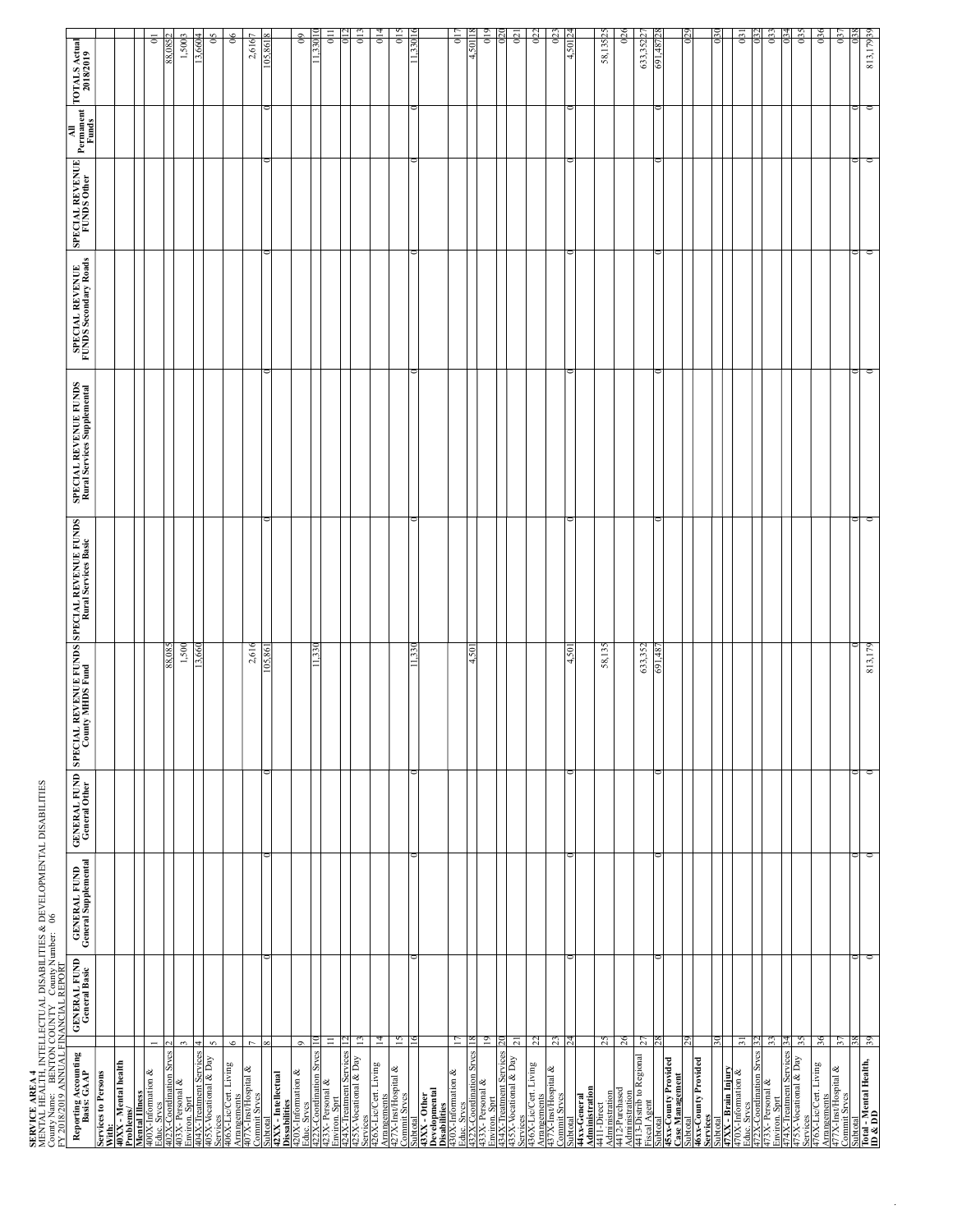## **SERVICE AREA 6**<br>COUNTY ENVIRONMENT AND EDUCATION<br>COUNTY ENVIRONMENT AND EDUCATION<br>FY 2018/2019 ANNI AT EDA ANTAL TOMAY AND THE COUNTY

COUNTY ENVIRONMENT AND EDUCATION<br>County Name: BENTON COUNTY County N County Name: BENTON COUNTY County Number: 06

| CENEDAL LA CENED                                                                                                                                                                                                               |                        |
|--------------------------------------------------------------------------------------------------------------------------------------------------------------------------------------------------------------------------------|------------------------|
|                                                                                                                                                                                                                                | Update Date: 10/8/2019 |
| FY 2018/2019 ANNUAL FINANCIAL REPORT                                                                                                                                                                                           |                        |
| selling in the control of the college to the college of the college of the college of the college of the college of the college of the college of the college of the college of the college of the college of the college of t |                        |

| 6108/8/11<br>paare Date:                                     |                                         |                                                |                                          |                                                                |                                                                 |                                                                  |                                                               |                                   |                         |                                      |
|--------------------------------------------------------------|-----------------------------------------|------------------------------------------------|------------------------------------------|----------------------------------------------------------------|-----------------------------------------------------------------|------------------------------------------------------------------|---------------------------------------------------------------|-----------------------------------|-------------------------|--------------------------------------|
| Reporting Accounting<br>Basis: GAAP                          | GENERAL<br>FUND General<br>EUND General | <b>GENERAL FUND</b><br>General<br>Supplemental | <b>GENERAL</b><br>FUND General<br>CHERAL | CIAL REVENUE<br>DS County MHDS<br>Fund<br><b>SPECI</b><br>DECI | <b>SPECIAL REVENUE<br/>FUNDS Rural Services<br/>FUNDS Rural</b> | <b>SPECIAL REVENUE<br/>FUNDS Rural Services<br/>Supplemental</b> | <b>SPECIAL REVENUE<br/>FUNDS SCONDE<br/>HUNEVER LA SENGES</b> | SPECIAL<br>REVENUE<br>FUNDS Other | Permanent<br>Funds<br>₹ | Actual<br>2018/2019<br><b>TOTALS</b> |
| <b>Environmental Quality</b><br>Program                      |                                         |                                                |                                          |                                                                |                                                                 |                                                                  |                                                               |                                   |                         |                                      |
| 5000 - Natural Resources<br>onservation                      |                                         |                                                |                                          |                                                                |                                                                 |                                                                  |                                                               | 1,570,888                         |                         | 1,570,888                            |
| 5010 - Weed Eradication                                      |                                         |                                                |                                          |                                                                |                                                                 |                                                                  |                                                               |                                   |                         |                                      |
| 6020 - Solid Waste<br>Disposal                               | 6,44<br>$\tilde{\phantom{a}}$           |                                                |                                          |                                                                | 293,527                                                         |                                                                  |                                                               |                                   |                         | 299,9683                             |
| 4<br>5030 - Environmental<br>Restoration                     |                                         |                                                |                                          |                                                                |                                                                 |                                                                  |                                                               |                                   |                         | Ź                                    |
| r<br>ubtota                                                  | 644                                     | ⋍                                              |                                          |                                                                | 293,52                                                          |                                                                  |                                                               | .570,888                          | ∍                       | 1,870,8565                           |
| <b>Recreation Services</b><br>onservation and                |                                         |                                                |                                          |                                                                |                                                                 |                                                                  |                                                               |                                   |                         |                                      |
| Program<br>6100 - Administration                             | 93.05<br>٥                              | 30,293                                         |                                          |                                                                |                                                                 |                                                                  |                                                               | 23,666                            |                         | 147.01                               |
| $\overline{ }$<br>5110 - Maintenance &<br>perations          | 575,563                                 | 128,385                                        |                                          |                                                                |                                                                 |                                                                  |                                                               | 38,153                            | 7,000                   | Þ<br>749,101                         |
| 120 - Recreation &<br>invironmental Educ.                    | 94,345<br>$\infty$                      | 41,702                                         |                                          |                                                                |                                                                 |                                                                  |                                                               |                                   |                         | $\infty$<br>136,047                  |
| ubtotal                                                      | 762,959                                 | 200,380                                        |                                          |                                                                |                                                                 |                                                                  |                                                               | 61,819                            | 7,000                   | ,032,158                             |
| <b>Animal Control</b><br>rogram                              |                                         |                                                |                                          |                                                                |                                                                 |                                                                  |                                                               |                                   |                         |                                      |
| 200 - Animal Shelter                                         | 10                                      |                                                |                                          |                                                                | 2,850                                                           |                                                                  |                                                               |                                   |                         | 2,85010                              |
| 210 - Animal Bounties<br>& State                             |                                         |                                                |                                          |                                                                |                                                                 |                                                                  |                                                               |                                   |                         |                                      |
| spiarist Expenses                                            |                                         |                                                |                                          |                                                                |                                                                 |                                                                  |                                                               |                                   |                         |                                      |
| ubtotal                                                      |                                         |                                                |                                          |                                                                | 2.850                                                           |                                                                  |                                                               |                                   |                         | 2.850                                |
| <b>Jounty Development</b><br>rogram                          |                                         |                                                |                                          |                                                                |                                                                 |                                                                  |                                                               |                                   |                         |                                      |
| 300 - Land Use $\&$<br>Building Controls                     | 16,207<br>13                            |                                                |                                          |                                                                | 107,193                                                         |                                                                  |                                                               |                                   |                         | $\mathbf{13}$<br>123,400             |
| 6310 - Housing<br>Rehabilitation & Develop.                  | 4                                       |                                                |                                          |                                                                |                                                                 |                                                                  |                                                               |                                   |                         | $\frac{4}{11}$                       |
| conomic Development<br>320 - Community                       | 23,000<br>15                            |                                                |                                          |                                                                |                                                                 |                                                                  |                                                               | 60,000                            |                         | 83,00015                             |
| ubtotal                                                      | 39.207<br>७                             |                                                |                                          |                                                                | 107,193                                                         |                                                                  |                                                               | 60,000                            |                         | 206,400                              |
| <b>Iducational Services</b><br>rogram                        |                                         |                                                |                                          |                                                                |                                                                 |                                                                  |                                                               |                                   |                         |                                      |
| 5400 - Libraries                                             |                                         |                                                |                                          |                                                                | 70,800                                                          |                                                                  |                                                               | 49,000                            |                         | 119,800                              |
| 410 - Historic<br>reservation                                | 6,783<br>18                             |                                                |                                          |                                                                |                                                                 |                                                                  |                                                               |                                   |                         | $\frac{8}{16}$<br>6,783              |
| 5420 - Fair & 4-H Clubs<br>5430 - Fairgrounds                | 23.750<br>19                            |                                                |                                          |                                                                |                                                                 |                                                                  |                                                               |                                   |                         | ᡔ<br>23,750                          |
| 440 - Memorial Halls                                         |                                         |                                                |                                          |                                                                |                                                                 |                                                                  |                                                               |                                   |                         | $\overline{\mathbf{c}}$              |
| 450 - Other Educational<br>ervices                           | 22                                      |                                                |                                          |                                                                |                                                                 |                                                                  |                                                               |                                   |                         | ସ<br>⊂                               |
| ubtota                                                       | 30,533                                  | ⊂                                              |                                          |                                                                | 008.07                                                          |                                                                  |                                                               | 49.000                            |                         | Σ<br>50.333                          |
| President or GovenorL<br><b>Declared Disatsers</b><br>rogram |                                         |                                                |                                          |                                                                |                                                                 |                                                                  |                                                               |                                   |                         |                                      |
| 500 - Property                                               |                                         |                                                |                                          |                                                                |                                                                 |                                                                  |                                                               |                                   |                         |                                      |
| 510 - Buildings                                              |                                         |                                                |                                          |                                                                |                                                                 |                                                                  |                                                               |                                   |                         |                                      |
| 520 - Equipment<br>530 - Public Facilities                   | 212<br>212<br>212                       |                                                |                                          |                                                                |                                                                 |                                                                  |                                                               |                                   |                         | <u>alalaha</u>                       |
| ubtotal                                                      | 28                                      |                                                |                                          |                                                                |                                                                 | ⋍                                                                |                                                               |                                   |                         |                                      |
| Invironment and<br>otal - County                             | 839,140<br>29                           | 200,380                                        |                                          | c                                                              | 474,370                                                         | 0                                                                | 0                                                             | 1,741,707                         | 7,000                   | 3,262,59729                          |
| Education                                                    |                                         |                                                |                                          |                                                                |                                                                 |                                                                  |                                                               |                                   |                         |                                      |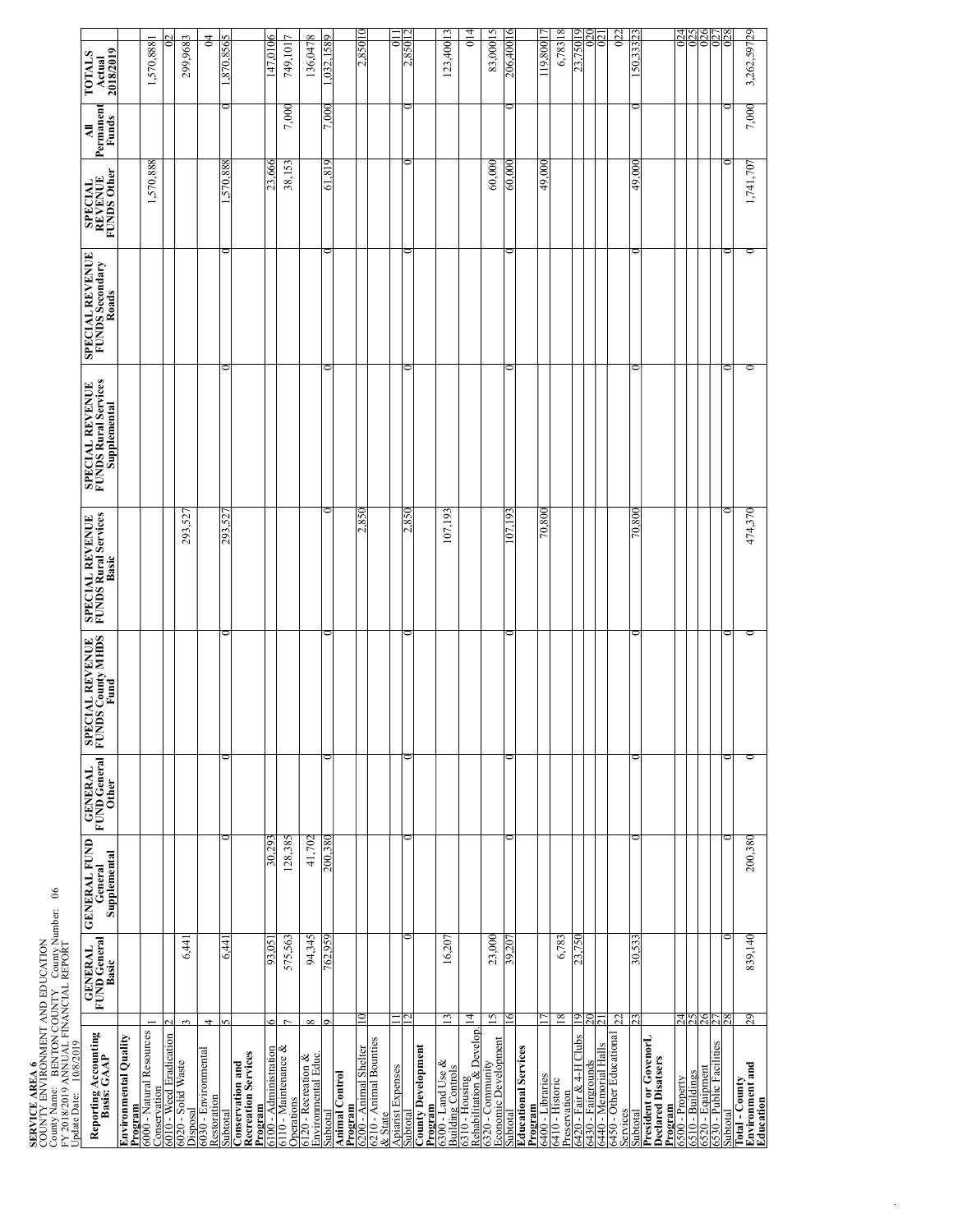| County Name: BENTON COUNTY County Number:<br>FY 2018/2019 ANNUAL FINANCIAL REPORT<br>Update Date: 10/8/2019<br>SERVICE AREA 7<br>ROADS & TRANSPORTATION |                                            | $\frac{6}{6}$                                  |                                                          |                                                                      |                                                                          |                                                                |                                                              |                                                                  |                                      |                                      |
|---------------------------------------------------------------------------------------------------------------------------------------------------------|--------------------------------------------|------------------------------------------------|----------------------------------------------------------|----------------------------------------------------------------------|--------------------------------------------------------------------------|----------------------------------------------------------------|--------------------------------------------------------------|------------------------------------------------------------------|--------------------------------------|--------------------------------------|
| Reporting Accounting Basis:<br>GAAP                                                                                                                     | <b>GENERAL</b><br>FUND<br>General<br>Basic | FUND General<br>Supplemental<br><b>GENERAL</b> | <b>GENERAI</b><br><b>FUND</b><br>General<br><b>Other</b> | <b>FUNDS County</b><br><b>MHDS</b> Fund<br><b>REVENUE</b><br>SPECIAL | Services Basic<br><b>FUNDS Rural</b><br><b>REVENUE</b><br><b>SPECIAL</b> | Services Supplemental<br>SPECIAL REVENUE<br><b>FUNDS Rural</b> | Secondary Roads<br><b>SPECIAL</b><br>REVENUE<br><b>FUNDS</b> | <b>REVENUE</b><br><b>SPECIAL</b><br><b>FUNDS</b><br><b>Other</b> | Permanent<br>Funds<br>$\overline{a}$ | 2018/2019<br><b>TOTALS</b><br>Actual |
| <b>ADMINISTRATION &amp;</b><br><b>SECONDARY ROADS</b><br><b>ENGINEERING</b><br>PROGRAM                                                                  |                                            |                                                |                                                          |                                                                      |                                                                          |                                                                |                                                              |                                                                  |                                      |                                      |
| 7000 - Administration                                                                                                                                   |                                            |                                                |                                                          |                                                                      |                                                                          |                                                                | 248.312                                                      |                                                                  |                                      | 248.31                               |
| 7010 - Engineering                                                                                                                                      |                                            |                                                |                                                          |                                                                      |                                                                          |                                                                | 402.25                                                       |                                                                  |                                      | 402.25                               |
| Subtotal                                                                                                                                                |                                            |                                                |                                                          |                                                                      |                                                                          |                                                                | 650,563                                                      |                                                                  |                                      | 650,563                              |
| Roadway Maintenance<br>Program                                                                                                                          |                                            |                                                |                                                          |                                                                      |                                                                          |                                                                |                                                              |                                                                  |                                      |                                      |
| 100 - Bridges & Culverts                                                                                                                                |                                            |                                                |                                                          |                                                                      |                                                                          |                                                                | F00'6S1                                                      |                                                                  |                                      | 59.0044                              |
| [10 - Roads                                                                                                                                             |                                            |                                                |                                                          |                                                                      |                                                                          |                                                                | 4,492,224                                                    |                                                                  |                                      | 4,492,2245                           |
| 120 - Snow & Ice Control                                                                                                                                | ٥                                          |                                                |                                                          |                                                                      |                                                                          |                                                                | 423,386                                                      |                                                                  |                                      | 423,3866                             |
| 130 - Traffic Controls                                                                                                                                  |                                            |                                                |                                                          |                                                                      |                                                                          |                                                                | 248,214                                                      |                                                                  |                                      | 4<br>248,21                          |
| 140 - Road Clearing                                                                                                                                     |                                            |                                                |                                                          |                                                                      |                                                                          |                                                                | 298,189                                                      |                                                                  |                                      | 298,1898                             |
| ubtotal                                                                                                                                                 |                                            |                                                |                                                          | ∊                                                                    |                                                                          |                                                                | 5,621.0                                                      |                                                                  |                                      | P41<br>$5,621,\overline{01}$         |
| Expenditures Program<br>General Roadway                                                                                                                 |                                            |                                                |                                                          |                                                                      |                                                                          |                                                                |                                                              |                                                                  |                                      |                                      |
| 200 - New Equipment                                                                                                                                     |                                            |                                                |                                                          |                                                                      |                                                                          |                                                                | 919.823                                                      |                                                                  |                                      | 919.823                              |
| 210 - Equipment Operations                                                                                                                              |                                            |                                                |                                                          |                                                                      |                                                                          |                                                                | ,442,868                                                     |                                                                  |                                      | 442,868                              |
| 220 - Tools, Materials &<br>Supplies                                                                                                                    | 12                                         |                                                |                                                          |                                                                      |                                                                          |                                                                | 171,345                                                      |                                                                  |                                      | 171,345 12                           |
| 230 - Real Estate & Buildings                                                                                                                           |                                            |                                                |                                                          |                                                                      |                                                                          |                                                                | 92.903                                                       |                                                                  |                                      | 81806.76                             |
| Subtotal                                                                                                                                                | 4                                          |                                                |                                                          |                                                                      |                                                                          |                                                                | 2,626,939                                                    |                                                                  |                                      | 2,626,939 14                         |
| Mass Transit Program                                                                                                                                    |                                            |                                                |                                                          |                                                                      |                                                                          |                                                                |                                                              |                                                                  |                                      |                                      |
| '300 - Air Transportation                                                                                                                               | 5                                          |                                                |                                                          |                                                                      |                                                                          |                                                                |                                                              |                                                                  |                                      | ol 5                                 |
| 7310 - Ground Transportation                                                                                                                            | c                                          |                                                |                                                          |                                                                      |                                                                          |                                                                |                                                              |                                                                  |                                      | 016                                  |
| Subtotal                                                                                                                                                |                                            |                                                | ం⊂                                                       | 0                                                                    |                                                                          |                                                                |                                                              | 0                                                                |                                      | ត                                    |
| [otal - Roads & Transportation 18]                                                                                                                      |                                            |                                                |                                                          | ⊂                                                                    |                                                                          |                                                                | 8.898.519                                                    |                                                                  |                                      | 81615'868'8                          |
|                                                                                                                                                         |                                            |                                                |                                                          |                                                                      |                                                                          |                                                                |                                                              |                                                                  |                                      |                                      |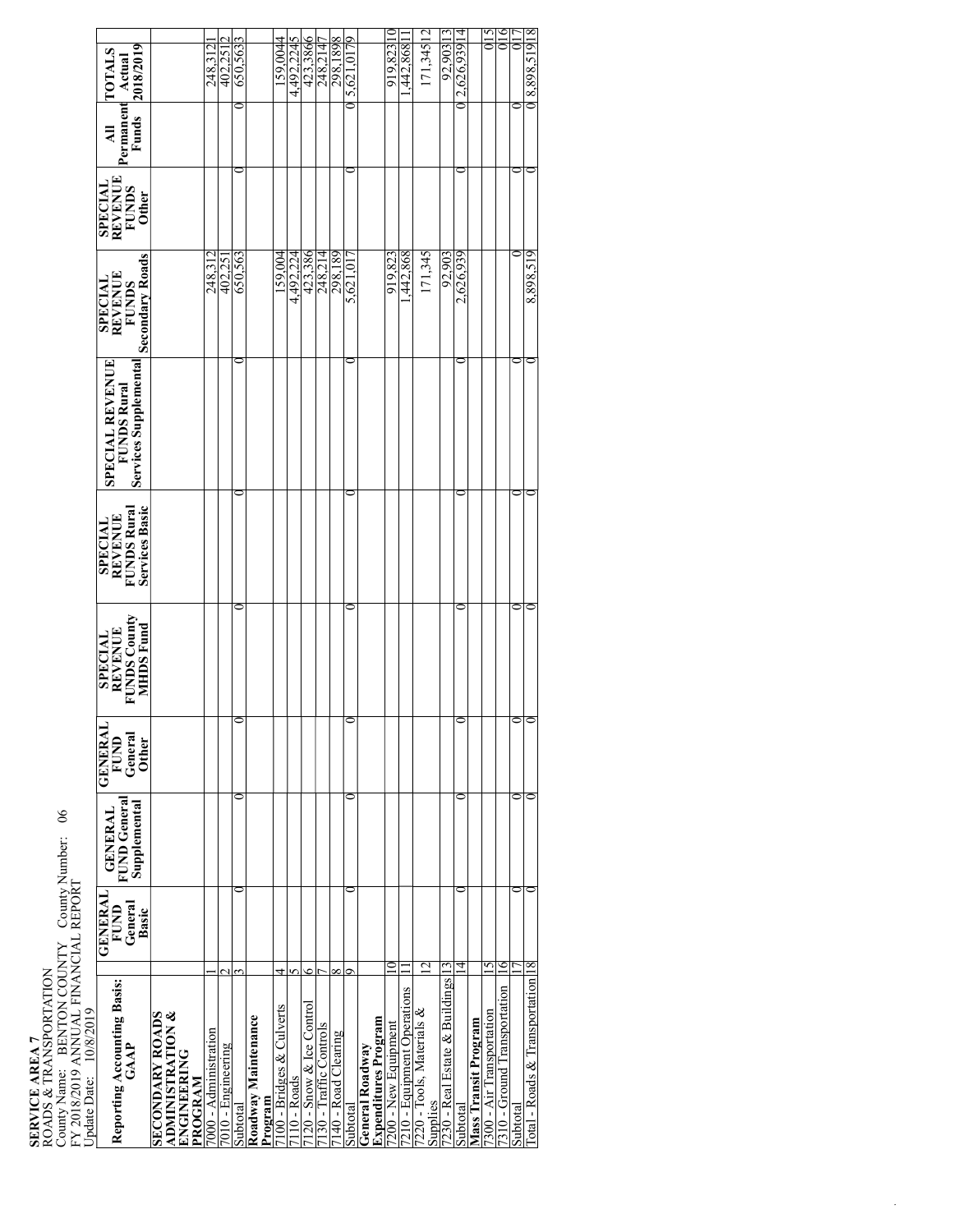## **SERVICE AREA 8**<br>GOVERNMENT SERVICES TO RESIDENTS<br>County Name: BENTON COUNTY County Number: 06<br>FY 2018/2019 ANNUAL FINANCIAL REPORT GOVERNMENT SERVICES TO RESIDENTS County Name: BENTON COUNTY County Number: 06

|                                                                    |                                                                               |                                    |                  | 02                                          |                        |          |                                            |                                                                  |                                    |                                           |          |                                                  |
|--------------------------------------------------------------------|-------------------------------------------------------------------------------|------------------------------------|------------------|---------------------------------------------|------------------------|----------|--------------------------------------------|------------------------------------------------------------------|------------------------------------|-------------------------------------------|----------|--------------------------------------------------|
|                                                                    | 2018/2019<br><b>TOTALS</b>                                                    |                                    | 162,899          |                                             | 6,1733                 | 69,0724  |                                            | 274,5485                                                         | 93,7386                            | 203,0567                                  | 571,3428 | 740,4149                                         |
|                                                                    | Permanent<br>Actual<br><b>Funds</b><br>$\overline{\mathbf{z}}$                |                                    |                  |                                             |                        |          |                                            |                                                                  |                                    |                                           |          |                                                  |
|                                                                    | <b>REVENUE</b><br>FUNDS Other<br><b>SPECIAL</b>                               |                                    |                  |                                             |                        |          |                                            |                                                                  | 9,015                              |                                           | n<br>5.Q | 9,015                                            |
|                                                                    | Secondary Roads                                                               |                                    |                  |                                             |                        |          |                                            |                                                                  |                                    |                                           |          |                                                  |
|                                                                    | SPECIAL REVENUE SPECIAL<br>FUNDS Rural Services REVENUE FUNDS<br>Supplemental |                                    |                  |                                             |                        |          |                                            |                                                                  |                                    |                                           |          |                                                  |
|                                                                    | REVENUE FUNDS REVENUE FUNDS<br><b>SPECIAL</b>                                 |                                    |                  |                                             | 6,173                  | 6,173    |                                            |                                                                  |                                    |                                           |          | 6,173                                            |
|                                                                    | REVENIE                                                                       |                                    |                  |                                             |                        |          |                                            |                                                                  |                                    |                                           |          |                                                  |
|                                                                    | <b>GENERAL</b><br><b>FUND</b><br>General<br>Other                             |                                    |                  |                                             |                        |          |                                            |                                                                  |                                    |                                           |          |                                                  |
|                                                                    | <b>GENERAL</b><br>FUND General<br>Supplemental                                |                                    | 162,899          |                                             |                        | 162,899  |                                            | 100,582                                                          | 27,952                             | 61,764                                    | 190,298  | 353,197                                          |
|                                                                    | <b>GENERAL</b><br>FUND<br>General<br>Basic                                    |                                    |                  |                                             |                        |          |                                            | 173,966                                                          | 56,771                             | 141,292                                   | 372,029  | 372,029                                          |
| FY 2018/2019 ANNUAL FINANCIAL REPORT<br>Update Date:     10/8/2019 | Reporting<br>Accounting Basis:<br>GAAP                                        | Services Program<br>Representation | 8000 - Elections | Administration<br>8010 - Local<br>Elections | officials<br>Officials | Subtotal | Administrative<br>Services<br><b>State</b> | <b>Registrations&amp;</b><br>8100 - Motor<br>Vehicle<br>icensing | Licenses Services<br>8101 - Driver | of Public<br>guipnooa - 0118<br>Documents | Subtotal | Government<br>Services to<br>Residents<br>Total- |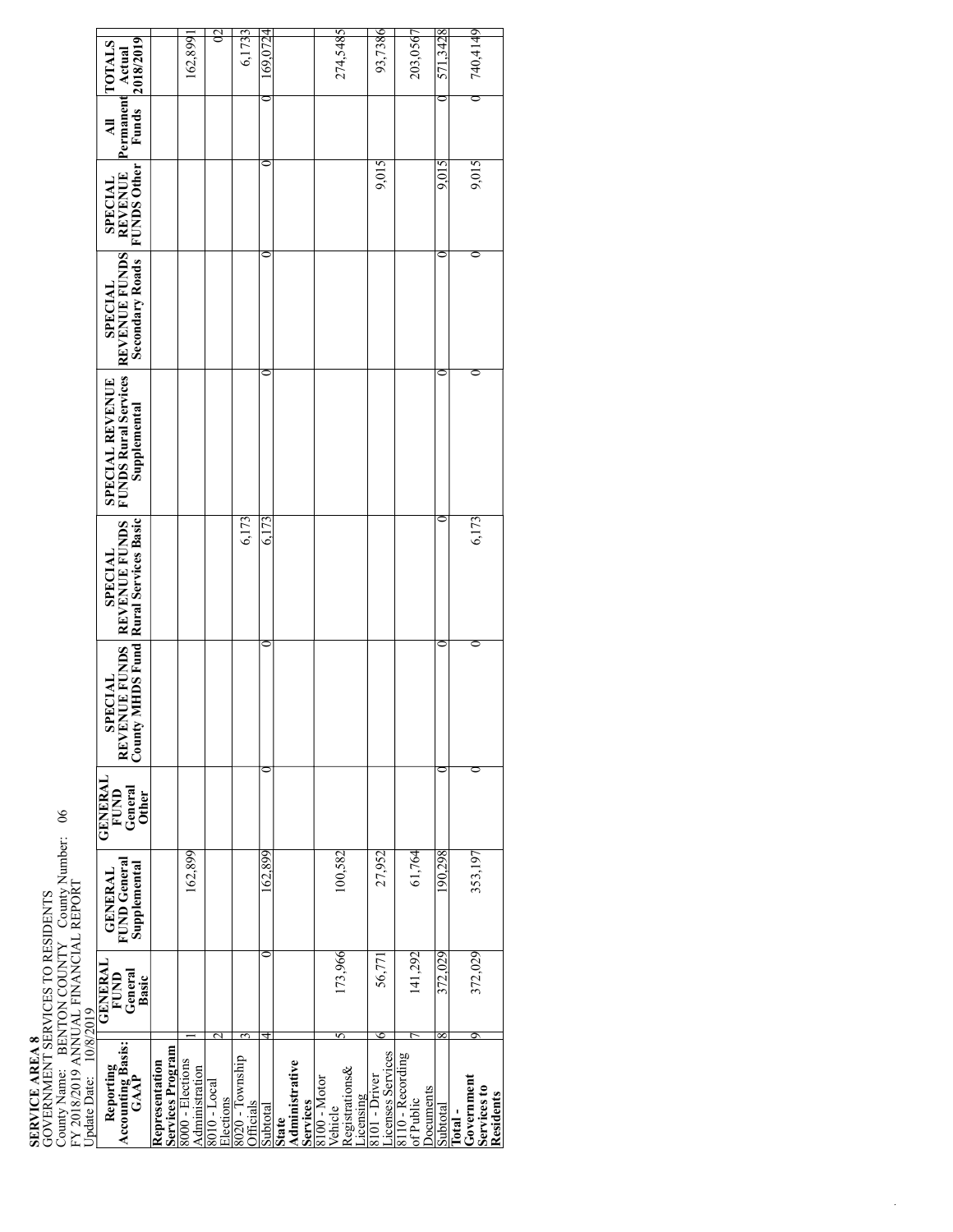# **SERVICE AREA 9** ADMINISTRATION

County Name: BENTON COUNTY County Number: 06 FY 2018/2019 ANNUAL FINANCIAL REPORT<br>Update Date: 10/8/2019

| <b>GENERAL</b><br>General<br>Basic<br>FUND | <b>FUND</b> General<br>Supplemental<br><b>GENERAL</b> | <b>TYNENED</b><br>General<br>FUND<br><b>Other</b> | SPECIAL<br>REVENUE FUNDS<br>$_{\rm County}$ | <b>MHDS Fund Rural Services Basic</b><br><b>REVENUE FUNDS</b><br><b>SPECIAL</b> | <b>FUNDS Rural Services</b><br>SPECIAL REVENUE<br>Supplemental | REVENUE FUNDS<br>Secondary Roads<br><b>SPECIAL</b> | <b>FUNDS Other</b><br>SPECIAL<br>REVENUE | Permanent<br>Funds<br>$\overline{a}$ | 2018/2019<br><b>TOTALS</b><br>Actual |
|--------------------------------------------|-------------------------------------------------------|---------------------------------------------------|---------------------------------------------|---------------------------------------------------------------------------------|----------------------------------------------------------------|----------------------------------------------------|------------------------------------------|--------------------------------------|--------------------------------------|
|                                            |                                                       |                                                   |                                             |                                                                                 |                                                                |                                                    |                                          |                                      |                                      |
| 159,688                                    | 76,758                                                |                                                   |                                             |                                                                                 |                                                                |                                                    |                                          |                                      | 236,446                              |
| 215,552                                    | 74,826                                                |                                                   |                                             |                                                                                 |                                                                |                                                    |                                          |                                      | 290,3782                             |
| 147,301                                    | 65,436                                                |                                                   |                                             |                                                                                 |                                                                |                                                    |                                          |                                      | 212,7373                             |
| 68,275                                     |                                                       |                                                   |                                             |                                                                                 |                                                                |                                                    |                                          |                                      | 68,2754                              |
| 590,816                                    | 217,020                                               | 0                                                 | 0                                           |                                                                                 |                                                                | ⊂                                                  | ⋍                                        | 0                                    | Sp£8.708                             |
|                                            |                                                       |                                                   |                                             |                                                                                 |                                                                |                                                    |                                          |                                      |                                      |
| 169,959                                    | 35,189                                                |                                                   |                                             |                                                                                 |                                                                |                                                    | 47,553                                   |                                      | 252,7016                             |
| 245,638                                    | 30,652                                                |                                                   |                                             |                                                                                 |                                                                |                                                    | 68,092                                   |                                      | 344,3827                             |
| 108,205                                    |                                                       |                                                   |                                             |                                                                                 |                                                                |                                                    |                                          |                                      | 108,2058                             |
| 523,802                                    | 65.84                                                 | っ                                                 | ⋍                                           |                                                                                 |                                                                | ⋍                                                  | 15,645                                   | ∍                                    | 705,288                              |
|                                            |                                                       |                                                   |                                             |                                                                                 |                                                                |                                                    |                                          |                                      |                                      |
|                                            | 117,769                                               |                                                   |                                             | 4,397                                                                           |                                                                |                                                    |                                          |                                      | 122,16610                            |
| $\overline{80}$                            | 214,021                                               |                                                   |                                             | 218                                                                             |                                                                |                                                    |                                          |                                      | 215,040 11                           |
|                                            | 3,427                                                 |                                                   |                                             |                                                                                 |                                                                |                                                    |                                          |                                      | 3,427 12                             |
|                                            | 7,891                                                 |                                                   |                                             | 119                                                                             |                                                                |                                                    |                                          |                                      | 8,01013                              |
| 801                                        | 343,108                                               | 0                                                 | 0                                           | 4,734                                                                           |                                                                | c                                                  |                                          |                                      | 348,643 14                           |
| 1,115,419                                  | 625,969                                               | 0                                                 | 0                                           | 4,734                                                                           |                                                                | 0                                                  | 115,645                                  |                                      | 0 1,861,767 15                       |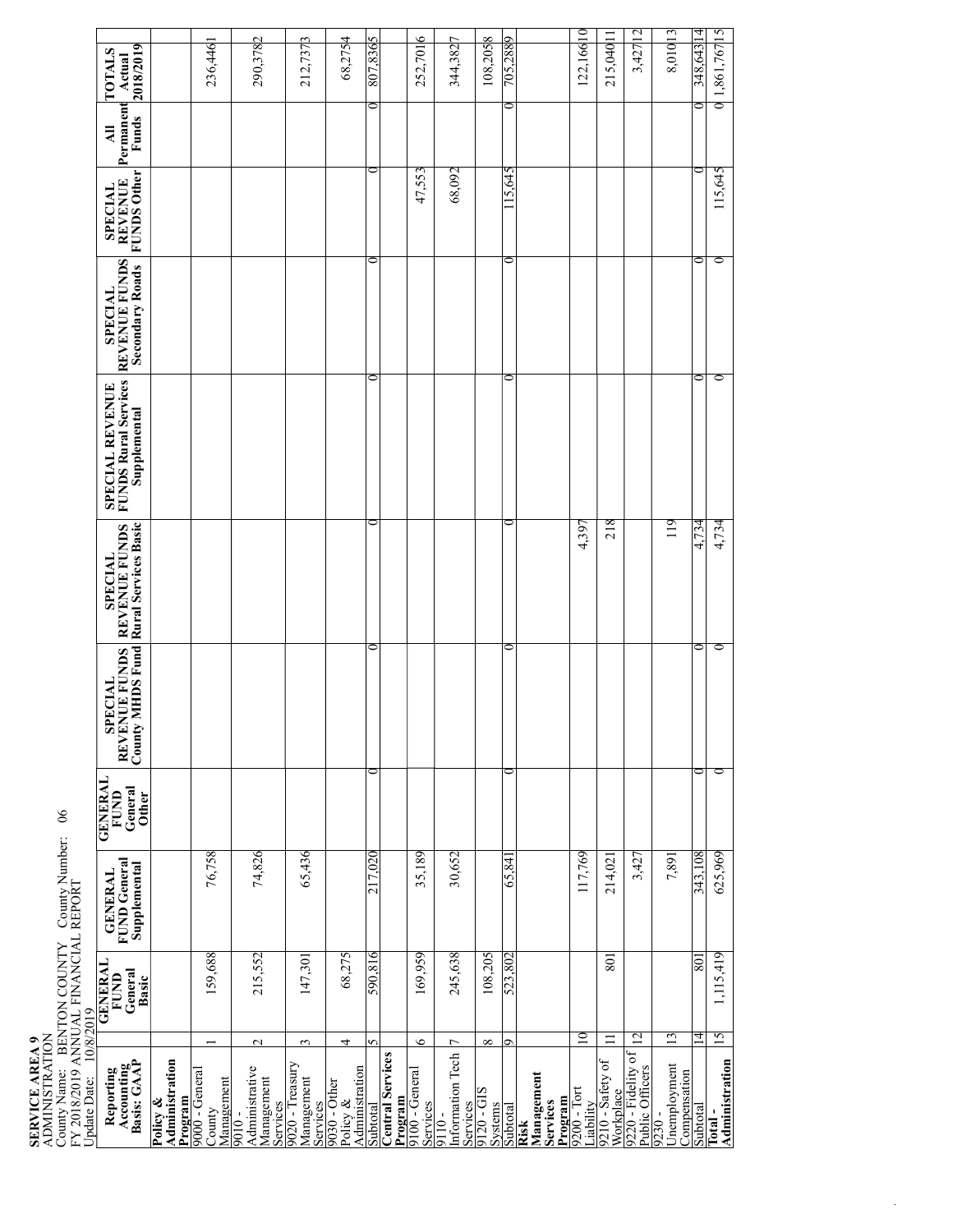**SERVICE AREA 0**<br>NONPROGRAM EXPENDITURES, DISBURSEMENTS AND OTHER FINANCING USES<br>Couny Name: BENTON COUNTY Couny Number: 06<br>FY 2018/2019 ANNUAL FINANCIAL REPORT NONPROGRAM EXPENDITURES, DISBURSEMENTS AND OTHER FINANCING USES County Name: BENTON COUNTY County Number: 06<br>FY 2018/2019 ANNUAL FINANCIAL REPORT

| FY 2018/2019 ANNUAL FINANCIAL REPORT |              |
|--------------------------------------|--------------|
|                                      | 10/8/2019    |
|                                      | Update Date: |

| Jpdate Date: 10/8/2019                                                              |                                      |                                                                               |                |                                              |                                                 |                                                      |                                          |                                                        |                    |                     |                                                                                       |                               |
|-------------------------------------------------------------------------------------|--------------------------------------|-------------------------------------------------------------------------------|----------------|----------------------------------------------|-------------------------------------------------|------------------------------------------------------|------------------------------------------|--------------------------------------------------------|--------------------|---------------------|---------------------------------------------------------------------------------------|-------------------------------|
| Reporting Accounting<br>Basis: GAAP                                                 | <b>GENERAL FUND</b><br>General Basic | <b>GENERAL FUND GENERAL FUND</b><br>General Supplemental <b>General Other</b> |                | SPECIAL REVENUE<br>FUNDS County MHDS<br>Fund | <b>SPECIAL REVENUE<br/>FUNDS Rural Services</b> | SPECIAL REVENUE FUNDS<br>Rural Services Supplemental | SPECIAL REVENUE<br>FUNDS Secondary Roads | SPECIAL<br>REVENUE FUNDS All Capital<br>Other<br>Other |                    | All Debt<br>Service | $\begin{array}{c}\n\mathbf{All} \\ \mathbf{Permanent} \\ \mathbf{Funds}\n\end{array}$ | TOTALS<br>Actual<br>2018/2019 |
| Nonprogram Current<br>Expenditures<br>0010 - County Farm                            |                                      |                                                                               |                |                                              |                                                 |                                                      |                                          |                                                        |                    |                     |                                                                                       |                               |
| perations                                                                           |                                      |                                                                               |                |                                              |                                                 |                                                      |                                          |                                                        |                    |                     |                                                                                       | $\overline{a}$                |
| 020 - Interest on Short-<br>$\frac{Dc}{n}$                                          |                                      |                                                                               |                |                                              |                                                 |                                                      |                                          |                                                        |                    |                     |                                                                                       | $\overline{0}$                |
| $\tilde{ }$<br>0030 - Other<br>Nonprogram Current<br>0040 - Other County            | 107,340                              |                                                                               |                |                                              |                                                 |                                                      |                                          |                                                        |                    |                     |                                                                                       | 107,340 3                     |
| 4<br>nterprises                                                                     |                                      |                                                                               |                |                                              |                                                 |                                                      |                                          |                                                        |                    |                     |                                                                                       | $\frac{4}{3}$                 |
| $\sim$<br>otal - Nonprogram<br>ırren                                                | 107,340                              | Ō                                                                             | $\circ$        |                                              | ∘                                               | ∘                                                    | $\circ$                                  | ∘                                                      |                    |                     | ೦                                                                                     | 107,3405                      |
| Long-Term Debt<br>Service<br>0100 - Principal                                       |                                      |                                                                               |                |                                              |                                                 |                                                      |                                          |                                                        |                    |                     |                                                                                       |                               |
| 10 - Interest and Fiscal                                                            |                                      |                                                                               |                |                                              |                                                 |                                                      |                                          |                                                        |                    | 50.000              |                                                                                       | $\bullet$<br>550.000          |
| harges                                                                              |                                      |                                                                               |                |                                              |                                                 |                                                      |                                          |                                                        |                    | 9,882               |                                                                                       | 9,882                         |
| $\infty$<br>otal Long-term Debt<br>ervice                                           | $\circ$                              | c                                                                             | Ō              |                                              | ∘                                               | ∘                                                    | ∘                                        | ∘                                                      |                    | 559,882             |                                                                                       | 559,8828                      |
| $\circ$<br>Capital Projects<br>0200 - Roadway                                       |                                      |                                                                               |                |                                              |                                                 |                                                      | 473,549                                  |                                                        |                    |                     |                                                                                       | 473,5499                      |
| Construction<br>0210 - Conservation                                                 | $\overline{a}$                       |                                                                               |                |                                              |                                                 |                                                      |                                          |                                                        | 5,000              |                     |                                                                                       | ≍<br>5,000                    |
| and Acquisition & Dev.<br>220 - Other Capital<br>ects                               | $\equiv$                             |                                                                               |                |                                              |                                                 |                                                      |                                          |                                                        | 488,526            |                     |                                                                                       | ⋍<br>488,526                  |
|                                                                                     |                                      |                                                                               |                |                                              |                                                 |                                                      |                                          |                                                        | 493                |                     |                                                                                       | 967.                          |
| $\frac{\text{Total Capital Projects}}{\text{For all Public Safety and } }$          | 3,049,797<br>13                      | 1,244,338                                                                     | c              |                                              | 0                                               | $\circ$                                              | $\circ$                                  | 49,897                                                 |                    |                     |                                                                                       | ≘<br>4,344,032                |
|                                                                                     | 912,152<br><u>국</u>                  | 169,365                                                                       | Ō              |                                              | ∘                                               | ∘                                                    | $\circ$                                  | 1,400                                                  |                    |                     | 0                                                                                     | Ξ<br>1,082,917                |
| Total Physical Health<br>and Social Services<br>Total Mental Health, ID<br>& DD     | O<br>15                              |                                                                               | $\circ$        | 813,179                                      | 0                                               | 0                                                    | $\circ$                                  | 0                                                      |                    |                     |                                                                                       | $\overline{15}$<br>813,179    |
| Total County<br>Environment and<br>ucation                                          | 839,140<br>$\frac{6}{2}$             | 200,380                                                                       | O              |                                              | 474,370                                         | $\circ$                                              | Ō                                        | 1,741,707                                              |                    |                     | 7,000                                                                                 | $\frac{6}{2}$<br>3,262,597    |
| otal Roads &                                                                        | Ξ                                    |                                                                               | $\circ$        |                                              |                                                 | 0                                                    | 8,898,519                                |                                                        |                    |                     |                                                                                       | Ξ<br>8,898,519                |
| Transportation<br>Total Government<br>Services to Residents<br>Total Administration | 372,029<br>$\frac{8}{2}$             | 353,197                                                                       | $\circ$        |                                              | 6,173                                           | $\circ$                                              | 0                                        | 9,015                                                  |                    |                     |                                                                                       | $\frac{8}{2}$<br>740,414      |
|                                                                                     | 11541                                | ζŠ                                                                            |                |                                              |                                                 |                                                      |                                          |                                                        |                    |                     |                                                                                       | .861.                         |
| otal Nonprogram<br>urrent                                                           | 107,340<br>$\mathbb{S}$              |                                                                               | O              |                                              | ≏                                               | ∊                                                    | 0                                        |                                                        |                    |                     |                                                                                       | 107,34020                     |
| otal Long-Term Debt                                                                 | 0<br>$\overline{c}$                  | c                                                                             | $\circ$        |                                              | $\circ$                                         | 0                                                    | $\circ$                                  | 0                                                      |                    | 559,882             | 0                                                                                     | 559,88221                     |
| Total Capital Projects<br>Total - All Expenditures<br>Other Budgetary               | 6,395                                | S.                                                                            |                | 813                                          |                                                 |                                                      |                                          |                                                        | 493                |                     |                                                                                       | <b>967</b>                    |
|                                                                                     |                                      |                                                                               |                |                                              |                                                 |                                                      |                                          |                                                        |                    |                     |                                                                                       |                               |
| Financing Uses<br>Operating Transfers                                               |                                      |                                                                               |                |                                              |                                                 |                                                      |                                          |                                                        |                    |                     |                                                                                       |                               |
| o General Supplemental                                                              | 1,400,000<br>25                      |                                                                               |                |                                              |                                                 |                                                      |                                          |                                                        |                    |                     |                                                                                       | $\mathbb{S}^2$<br>1,400,0002  |
| To Rural Services<br>Supplemental<br>To Secondary Roads<br>To Other Budgetary       | 209.040                              |                                                                               |                |                                              | 390.342                                         |                                                      |                                          | 255.000                                                |                    |                     |                                                                                       | 854.38                        |
| unds                                                                                | 155,000<br>27                        |                                                                               |                |                                              |                                                 |                                                      |                                          | 337,603                                                |                    |                     |                                                                                       | $\tilde{c}$<br>492,603        |
| Total Operating<br>Transfers Out                                                    | 1,764,040<br>$\frac{28}{3}$          | $\circ$                                                                       | $\circ$        | ∊                                            | 2,390,342                                       | 0                                                    | O                                        | 592,603                                                | $\circ$            | $\circ$             | ○                                                                                     | $\frac{8}{2}$<br>4,746,985    |
| <b>Refunded Debt /<br/>Payments to Escrow<br/>Increase (Decrease) In</b>            | 29                                   |                                                                               |                |                                              |                                                 |                                                      |                                          |                                                        |                    |                     |                                                                                       | 0 <sup>29</sup>               |
| serves                                                                              | 50                                   |                                                                               |                |                                              |                                                 |                                                      |                                          |                                                        |                    |                     |                                                                                       | $^{030}$                      |
| Fund Balance -<br>Nonspendable<br>Fund Balance -                                    | 12,990<br>$\overline{5}$             |                                                                               |                |                                              |                                                 |                                                      | 264,194                                  | 56,557                                                 |                    |                     | 847,965                                                                               | $\overline{5}$<br>1,181,706   |
|                                                                                     | 32                                   | 465,844                                                                       |                | 1,766,076                                    | 459,307                                         |                                                      | 2,443,716                                | 1,068,442                                              | 296,725            | 148,460             | 106,824                                                                               | $\mathbb{Z}$<br>6,755,394     |
| Restricted<br>iund Balance -<br>ommitted                                            | 830,585<br>33                        |                                                                               |                |                                              |                                                 |                                                      |                                          |                                                        |                    |                     |                                                                                       | $\mathfrak{L}$<br>830,585     |
| und Balance - Assigned<br>und Balance -                                             | 2,941,568<br>34<br>35                | c                                                                             | 3,085          |                                              | 0                                               | ∘                                                    | Ō                                        | $-70,064$                                              |                    | 0                   | c                                                                                     |                               |
|                                                                                     |                                      |                                                                               |                |                                              |                                                 |                                                      |                                          |                                                        |                    |                     |                                                                                       | 2,874,58935                   |
| Unassigned<br>Total Ending Fund<br>Balance - June 30, 2019<br>Total Requirements    | 3,785,143<br>11,945,060<br>३६<br>37  | 465,844<br>3,059,093                                                          | 3,085<br>3,085 | 1,766,076<br>2,579,25                        | 459,307<br>.334.926                             | $\circ$<br>∊                                         | 2,707,910<br>12,079,978                  | 1,054,935<br>3,565,202                                 | 296,725<br>790,251 | 148,460<br>708,342  | 954,789<br>961,789                                                                    | 11,642,27436<br>39,026,981    |
|                                                                                     |                                      |                                                                               |                |                                              |                                                 |                                                      |                                          |                                                        |                    |                     |                                                                                       |                               |

 $\mathcal{A}^{\mathrm{c},\mathrm{c}}$